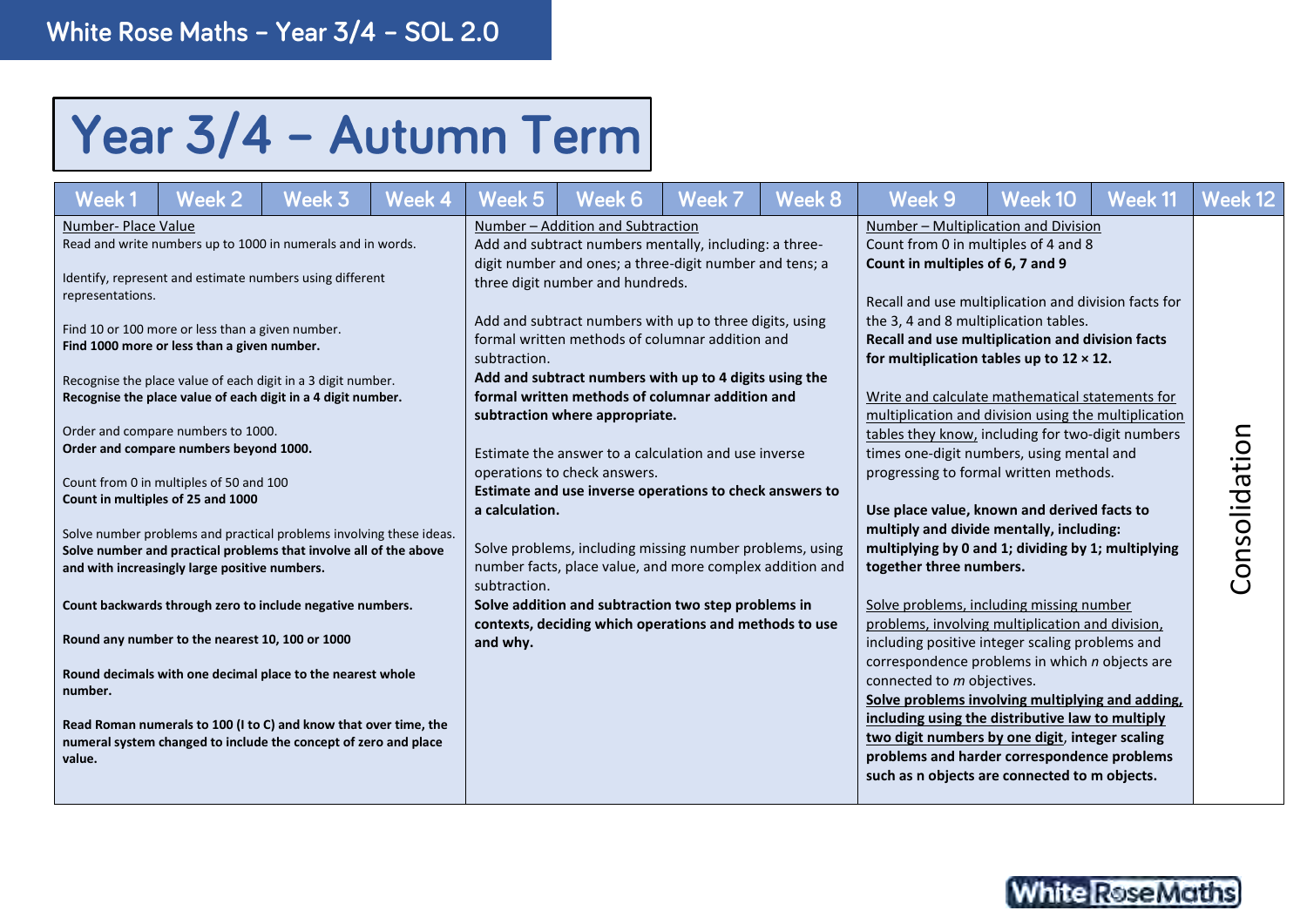## Year 3/4 - Spring Term

| <b>Week1</b>                                                                                                                                                                                                                                                                                                                                                                                                                                                                                                                                                                                                                                                                                                                                                                                                   | <b>Week 2</b>                                                                                                                                                                                | Week 3                                                                                                                                                                                                                                                                                                                                                                                                                                                                                                               | <b>Week 4</b>                                                                                                                                             | Week 5                                                                                                                              | Week 6                                      | <b>Week 7</b>                                                                                                                                                                                                                                                                                                                                                                                                                                                                                                                                                                                                                                                                                                                                                                                                                                                                                              | Week 8 | Week 9                                                                           | Week 10                                                                                                                                                                                                                                                                                                                                                                                               | Week 11 | Week 12       |
|----------------------------------------------------------------------------------------------------------------------------------------------------------------------------------------------------------------------------------------------------------------------------------------------------------------------------------------------------------------------------------------------------------------------------------------------------------------------------------------------------------------------------------------------------------------------------------------------------------------------------------------------------------------------------------------------------------------------------------------------------------------------------------------------------------------|----------------------------------------------------------------------------------------------------------------------------------------------------------------------------------------------|----------------------------------------------------------------------------------------------------------------------------------------------------------------------------------------------------------------------------------------------------------------------------------------------------------------------------------------------------------------------------------------------------------------------------------------------------------------------------------------------------------------------|-----------------------------------------------------------------------------------------------------------------------------------------------------------|-------------------------------------------------------------------------------------------------------------------------------------|---------------------------------------------|------------------------------------------------------------------------------------------------------------------------------------------------------------------------------------------------------------------------------------------------------------------------------------------------------------------------------------------------------------------------------------------------------------------------------------------------------------------------------------------------------------------------------------------------------------------------------------------------------------------------------------------------------------------------------------------------------------------------------------------------------------------------------------------------------------------------------------------------------------------------------------------------------------|--------|----------------------------------------------------------------------------------|-------------------------------------------------------------------------------------------------------------------------------------------------------------------------------------------------------------------------------------------------------------------------------------------------------------------------------------------------------------------------------------------------------|---------|---------------|
| Number - multiplication and<br>division<br>Write and calculate mathematical<br>statements for multiplication and<br>division using the multiplication<br>digit numbers times one-digit<br>numbers, using mental and<br>progressing to formal written<br>methods.<br>Multiply two digit and three digit<br>numbers by a one digit number<br>using formal written layout.<br>Solve problems, including missing<br>number problems, involving<br>multiplication and division,<br>including positive integer scaling<br>problems and correspondence<br>problems in which n objects are<br>connected to m objectives.<br>Solve problems involving<br>multiplying and adding, including<br>using the distributive law to<br>harder correspondence problems<br>m objects.<br>commutativity in mental<br>calculations. | tables they know, including for two-<br>multiply two digit numbers by one<br>digit, integer scaling problems and<br>such as n objects are connected to<br>Recognise and use factor pairs and | <b>Perimeter and Area</b><br>and subtract: lengths<br>$(m/cm/mm)$ .<br>of simple 2D shapes.<br>the perimeter of a<br>rectilinear figure<br>(including squares) in<br>Continue to measure<br>using the appropriate<br>tools and units,<br>progressing to using a<br>wider range of<br>measures, including<br>comparing and using<br>mixed and simple<br>equivalents of mixed<br>units.<br><b>Convert between</b><br>different units of<br>to metre.<br>Find the area of<br>rectilinear shapes by<br>counting squares. | Measurement - Length,<br>Measure, compare, add<br>Measure the perimeter<br><b>Measure and calculate</b><br>centimetres and metres<br>measure eg kilometre | Fractions<br>number.<br>numbers or quantities by 10<br>tenths by ten.<br>small denominators.<br>equivalent fractions.<br>one whole. | non-unit fractions with small denominators. | Recognise and use fractions as numbers: unit fractions and<br>Recognise, find and write fractions of a discrete set of objects:<br>unit fractions and non-unit fractions with small denominators.<br>Solve problems involving increasingly harder fractions to<br>calculate quantities, and fractions to divide quantities,<br>including non-unit fractions where the answer is a whole<br>Count up and down in tenths; recognise that tenths arise from<br>dividing an object into 10 equal parts and in dividing one-digit<br>Count up and down in hundredths; recognise that hundredths<br>arise when dividing an object by one hundred and dividing<br>Recognise and show, using diagrams, equivalent fractions with<br>Recognise and show, using diagrams, families of common<br>Add and subtract fractions with the same denominator within<br>Add and subtract fractions with the same denominator. |        | <u>Number – fractions</u><br>1 1 3<br>$4'$ $2'$ $4$<br>the nearest whole number. | Compare and order unit fractions, and<br>fractions with the same denominators.<br>Solve problems that involve all of the above.<br>Recognise and write decimal equivalents of<br>any number of tenths or hundredths.<br>Recognise and write decimal equivalents to<br>Round decimals with one decimal place to<br>Compare numbers with the same number of<br>decimal places up to two decimal places. |         | Consolidation |